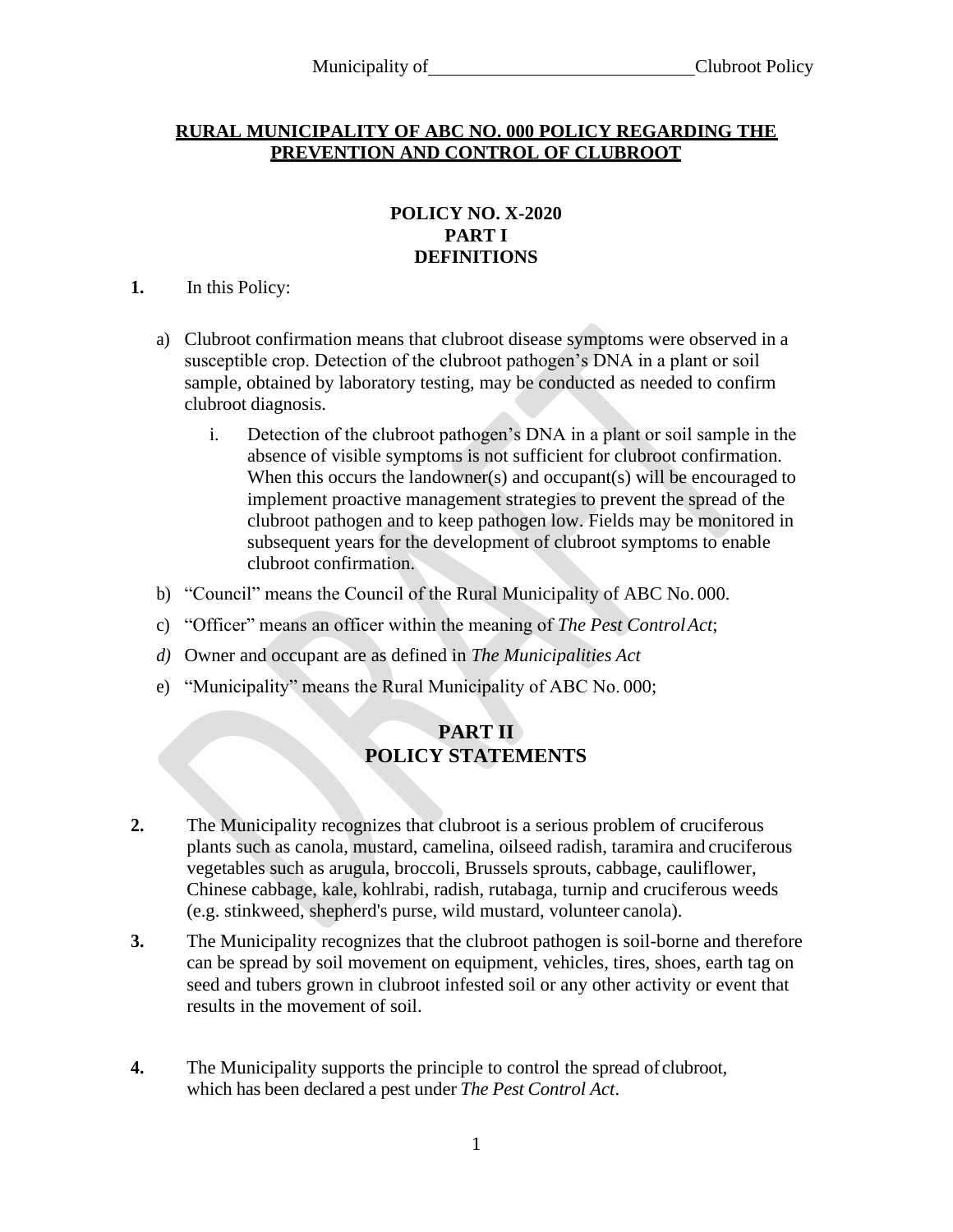**5.** *The Pest Control Act* authorizes municipalities and officers to act in relation to clubroot.

# **PART III CLUBROOT NOTIFICATION AND CONFIRMATION**

- **6.** By way of the Municipality's Clubroot Bylaw (Bylaw Number) every owner and occupant of land shall notify the Municipality or officer of the Municipality in which the land is located in writing (email or posted mail), within 30 business days of confirmation of the presence of clubroot, and provide the exact location of the disease. Form A may be used as a template for notification and documentation of the location of the clubroot within the field.
- **7.** Personal survey protocol and details of self-reporting clubroot findings are to be considered confidential and kept on file in the office of the Municipality and released only to authorized municipal or provincial government personnel and the person(s) owning, occupying or controlling the land. Disclosure is subject to agreement reached with the landowner(s) and occupant(s), in the best interests of the community in accordance with *The Saskatchewan Clubroot Management Plan*.
- **8.** Clubroot field inspections shall be conducted by officer(s) to monitor for clubroot and/or enforce *The Pest Control Act* within the municipality.
- **9.** Clubroot survey procedures and the reporting form will follow standard protocols as recommended by the Saskatchewan Clubroot Initiative and the Saskatchewan Ministry of Agriculture (see Schedule A).

### **PART IV CLUBROOT MANAGEMENT**

- **10.** By way of the Municipality's Clubroot Bylaw (Bylaw number) the owner(s) and occupants of land where clubroot has been confirmed shall develop a Clubroot Management Agreement (using form B) with the assistance of an agrologist currently practicing with the Saskatchewan Institute of Agrologists.
- **11.** *The Saskatchewan Clubroot Management Plan* shall be referred to and used as a guide for any control/prevention measures. An updated copy of this document can be obtained by calling the Saskatchewan Agriculture Knowledge Center at 1- 866-457-2377
- **12.** The Clubroot Management Agreement (Form B) agreed upon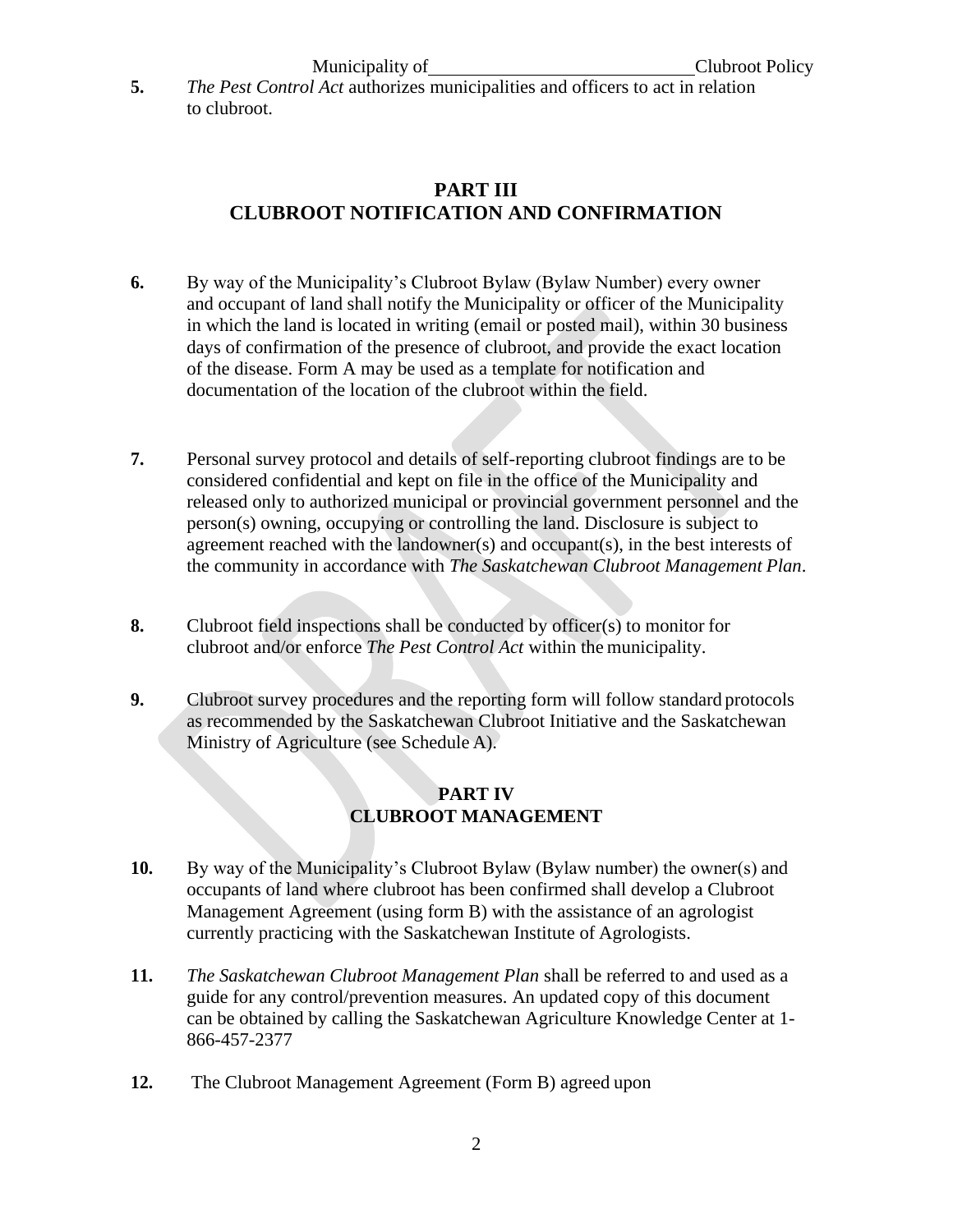- **13.** between the owner(s) and occupant(s) and the officer shall:
	- a) Meet the minimum standards as identified within *The Saskatchewan Clubroot Management Plan*.
	- b) Include actions to manage and prevent the spread of clubroot
	- c) Require the owner(s) and occupant(s) to disclose that clubroot has been confirmed if the land is sold or rented to another owner(s) and occupant(s)
	- d) Require notification of occupants and easement holders who have access to the land, including those that share field approach, to enable biosecurity actions to prevent the spread of clubroot.
	- e) Be returned to the officer within 30 business days.
	- f) Shall be signed by the landowner(s) and occupant(s) of the land and the officer.
- **14.** When a formal agreement cannot be reached or the landowner(s) and occupant(s) fail to carry out the measures outlined in the Clubroot Management Agreement entered into under 12, the officer may write an order as per Section 19 of *The Pest Control Act* using form C*.*
- **15.** The owner(s) and occupant(s) shall take all actions as ordered by the officer.
- **16.** In order to maintain confidentiality of both the location and presence of clubroot, the Council should take all discussions regarding instances of clubroot into an in-camera discussion at their council meeting.
- **17.** To preserve confidentiality, motions made by Council should not make reference to the type of pest being controlled or the location/landowner involved.
- **18.** A Municipality may create a file number for the case in lieu of using names or locations. The Municipality may create a file on the case and reference the file number in the motions by Council for record-keeping purposes.

### **19. Adoption**

Reeve

Administrator

Adopted this \_\_\_\_\_ day of

Administrator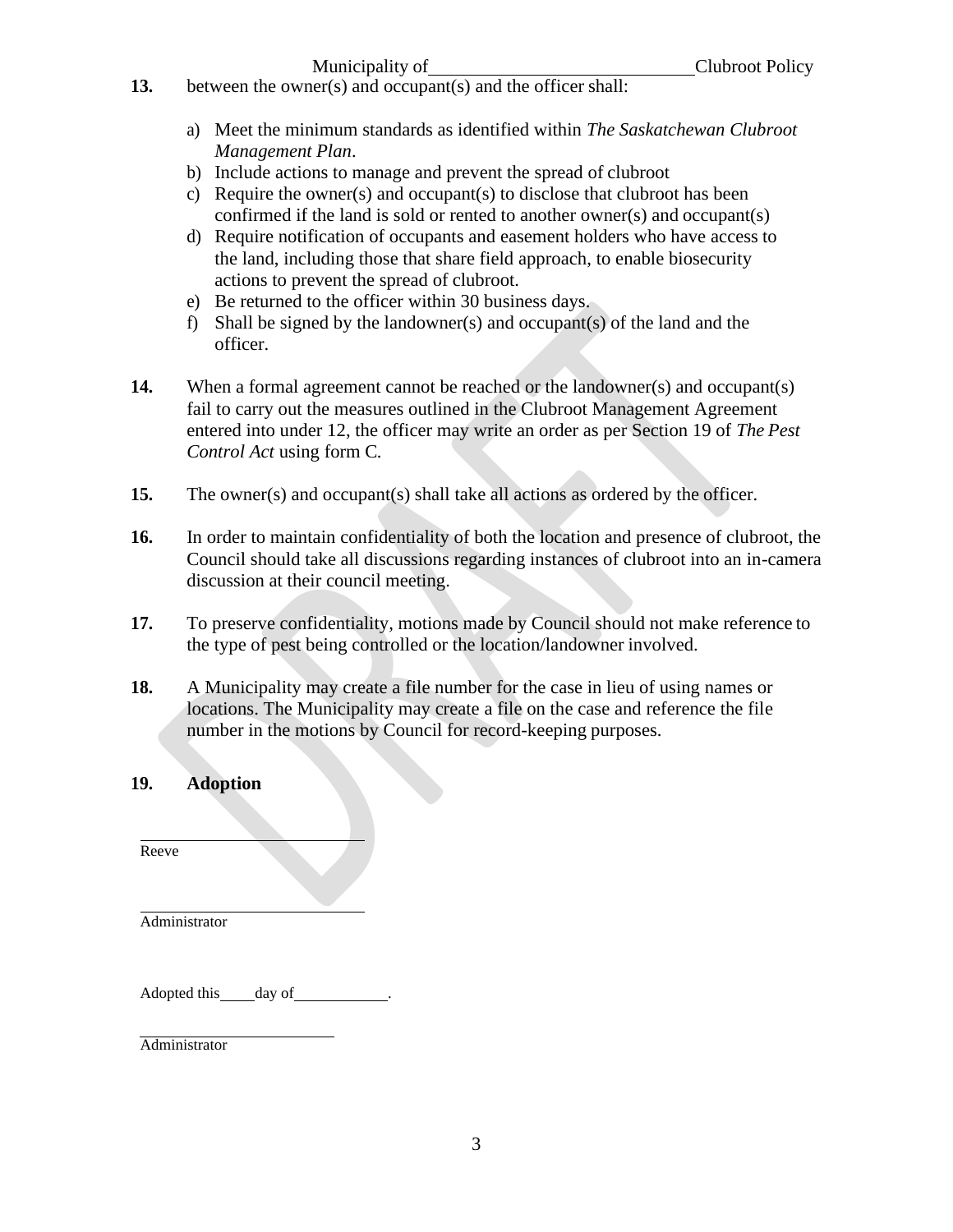### **Important Information:**

### **For More Information on Clubroot**

For more information on clubroot please visit [www.clubroot.ca o](http://www.clubroot.ca/)r saskatchewan.ca or contact the Saskatchewan Agriculture Knowledge Centre at 1-866-457-2377.

## **Bylaws**

If the Municipality would like to implement a bylaw regarding clubroot please see the attached Sample Bylaw. If you require assistance with clubroot bylaws please contact SARM at 306-757-3577.

## **Management and Control Methods**

If the Municipality or municipal appointed officer requires assistance devising an effective management plan or requires guidance on sampling techniques or control methods please contact your Division Plant Health Officer, or the Saskatchewan Ministry of Agriculture's Provincial Specialist, Plant Disease at 306-787-4671.

### **Notifying Ratepayers**

SARM has drafted a sample letter that could be sent to ratepayers informing them of clubroot and the importance of prevention and management of the disease.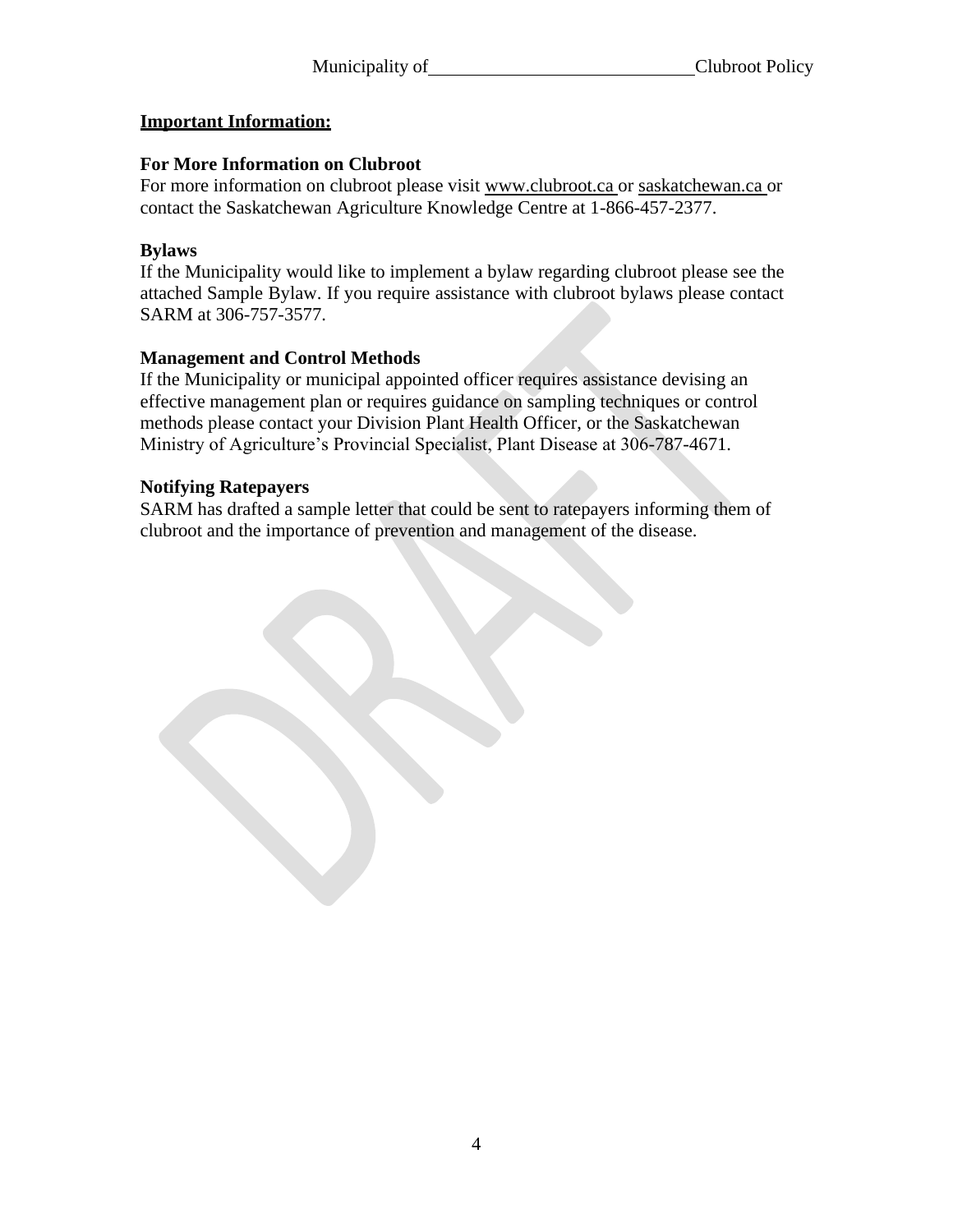Municipality of Clubroot Policy

# **CLUBROOT SURVEY FORM – FORM A**

| $\frac{1}{4S}$ T                                                                                                                                                                                                                                 |                     |            | West of the Meridian |
|--------------------------------------------------------------------------------------------------------------------------------------------------------------------------------------------------------------------------------------------------|---------------------|------------|----------------------|
| and/or GPS Coordinates $N_{\_\_}$                                                                                                                                                                                                                | and W $\frac{ }{ }$ |            |                      |
| as shown on the diagram attached,                                                                                                                                                                                                                |                     |            |                      |
| -or- Number, Street:                                                                                                                                                                                                                             |                     | Town/City: |                      |
| Pest Control Officer: New York Control Officer:                                                                                                                                                                                                  |                     |            |                      |
| Address:<br>Phone: E-mail: E-mail:                                                                                                                                                                                                               |                     |            |                      |
|                                                                                                                                                                                                                                                  |                     |            |                      |
| Landowner Name: Landowner Manuel 2007                                                                                                                                                                                                            |                     |            |                      |
|                                                                                                                                                                                                                                                  |                     |            |                      |
|                                                                                                                                                                                                                                                  |                     |            |                      |
| Is this survey part of an agreement with the landowner or an order?                                                                                                                                                                              |                     |            |                      |
| Seeding information (if applicable/known):<br>Crop: Variety: Source: Certified Common                                                                                                                                                            |                     |            |                      |
|                                                                                                                                                                                                                                                  |                     |            |                      |
| Rotation Information (if applicable/known):<br>(please list canola variety used in previous years if known):<br>20 : Wheat Barley Canola Field pea, lentil, dry bean<br>(please specify)<br>20 : Wheat Barley Canola Field pea, lentil, dry bean |                     |            |                      |
| (please specify)<br>History of crucifer vegetables or crucifer (brassica) crops other than canola grown on the                                                                                                                                   |                     |            |                      |

and released only to authorized municipal or provincial government personnel and the person owning, occupying or controlling the land surveyed. Disclosure is subject to the agreement reached or orders issued in the event of a positive clubroot finding, as outlined in the clubroot policy of the municipality.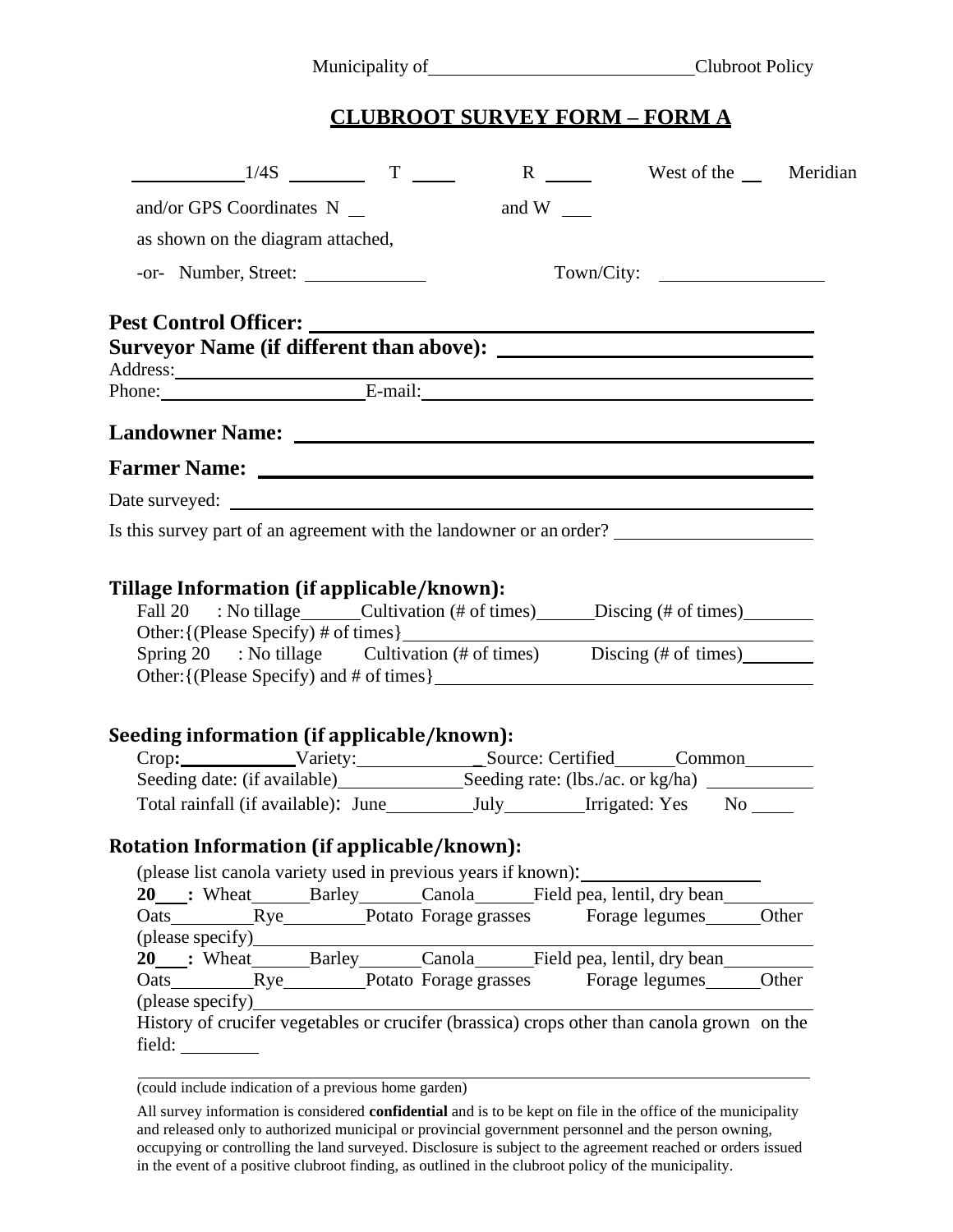<u> 1989 - Johann Barbara, martin amerikan basar da</u>

Field Traffic: Is there occasional traffic on to the field, i.e. oil pumping rigs, power installations, research plots, recreational vehicles (ATVs), etc.?

**Comments** (*please attach additional sheets ifrequired)*:

 $\mathsf{r}$ 

# **TYPE OF SAMPLE(S) COLLECTED (circle one or both):**

| SOIL                      | <b>PLANTS</b>             |
|---------------------------|---------------------------|
| <b>Number of samples:</b> | <b>Number of samples:</b> |

### **DIAGRAM SHOWING LOCATION OF FIELD ENTRANCE and/or SAMPLES:**

(may be supplemented with map printed from GIS software) North-West

| North-West1/4 | North-East $1/4\,$ |
|---------------|--------------------|
|               |                    |
|               |                    |
|               |                    |
|               |                    |
|               |                    |
|               |                    |
|               |                    |
|               |                    |
|               |                    |
|               |                    |
|               |                    |
|               |                    |
|               |                    |
|               |                    |
|               |                    |
|               |                    |
|               |                    |
|               |                    |
|               |                    |
|               |                    |
|               |                    |
|               |                    |
|               |                    |
|               |                    |

South-West  $1/4$  South-East  $1/4$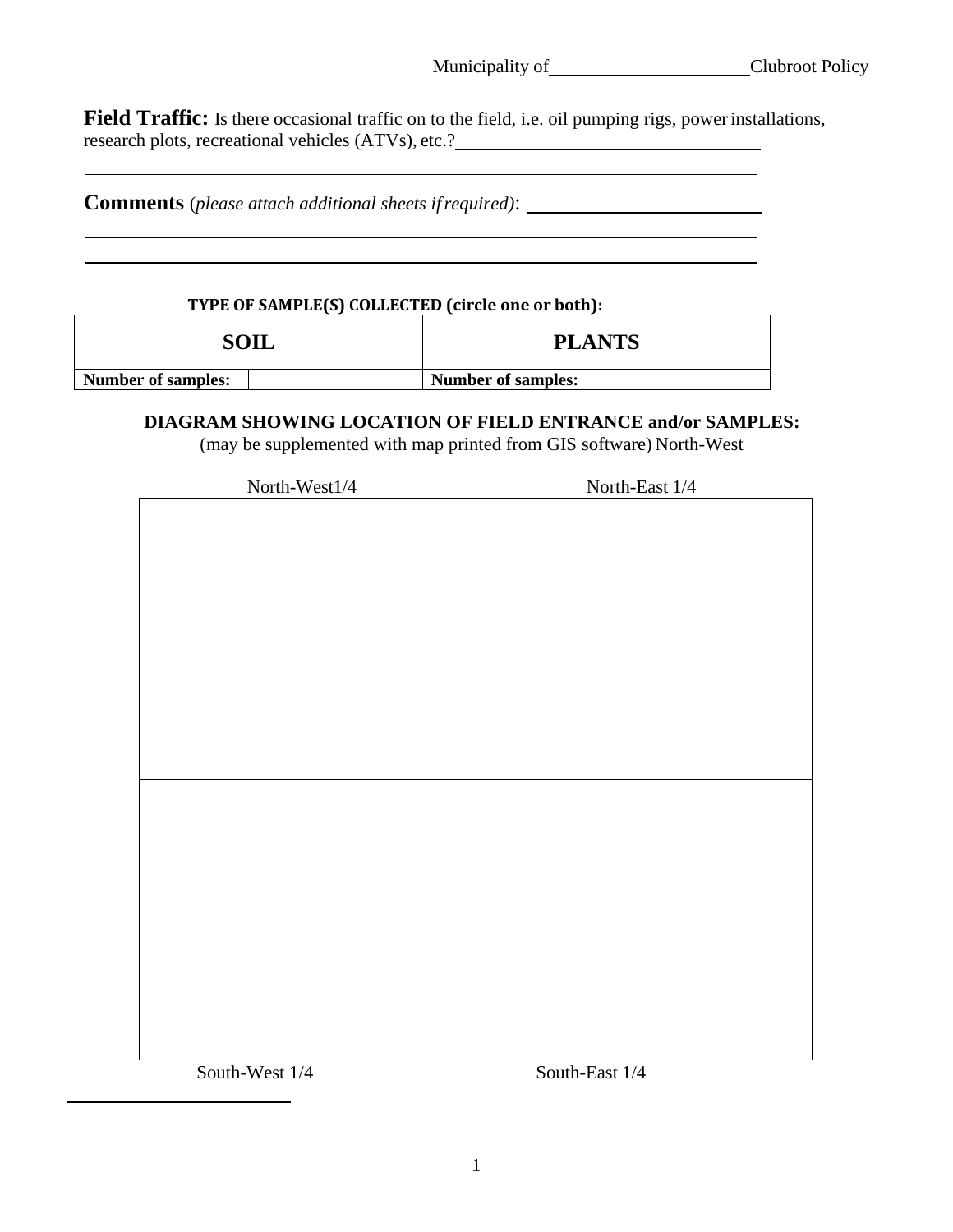# **CLUBROOT SURVEY PROTOCOL- SCHEDULE A**

**Introduction:** Clubroot is a soil-borne disease caused by a microbe, *Plasmodiophora brassicae*. Clubroot affects the roots of cruciferous field crops such as canola, mustard, camelina, oilseed radish and taramira. It also affects cruciferous vegetables such as arugula, broccoli, Brussels sprouts, cabbage, cauliflower, Chinese cabbage, kale, kohlrabi, radish, rutabaga and turnip, as well as cruciferous weeds (e.g. stinkweed, shepherd's purse, wild mustard, volunteer canola).

**Symptoms:** Invasion of host roots leads to the formation of clubroot galls. These deformed roots have a reduced ability to absorb water and nutrients leading to stunting, wilting, yellowing, premature ripening and shrivelling of seeds. The cause of these above-ground symptoms can be confirmed by digging up suspect plants to check roots for gall formation. Clubroot affects canola yield and quality to a similar degree as other diseases affecting water and nutrient uptake, and its impact depends on soil conditions and the growth stage of the crop when infection occurs and the level of the pathogen in the soil. Early infection of seedlings can result in significant yield losses. Spore germination of *Plasmodiophora*, infection and disease development are favoured by warm soils, high soil moisture and low soil pH.

### **Equipment and Materials Needed:**

| Clubroot survey sheets (Form A) | Hand trowel                     | Disposable booties and gloves   |
|---------------------------------|---------------------------------|---------------------------------|
| Clipboard and pen               | Pocket knife                    | Garbage bags                    |
| GPS unit or maps                | Pail of two per cent bleach for | two per cent bleach solution in |
| Paper bags or boxes             | soaking/cleaning tools          | misting bottle                  |

### **Plant Sample Survey Procedure:**

- 1. As clubroot may take six to eight weeks to develop, symptoms are most detectable later in the growing season (late July or August).
- 2. Records must be kept for all fields visited using *Form A* clubroot survey sheets.
- 3. Do not drive into field or access, but park on the road whenever possible. Surveyors can walk into infested fields but must follow human sanitation procedures.
- 4. If survey personnel enter a field in any potentially infested regions, whether it is known to have clubroot or not, they are to follow these procedures:
	- Wear disposable footwear that can be removed immediately after leaving the field. Another option is to use rubber boots or other footwear that can be sterilized (misted) with a disinfectant solution (two per cent bleach) upon leaving the field.
	- Dispose of the disposable footwear in a sterile fashion. Sealing in a garbage bag and incinerating is preferred. Do not reuse disposable footwear.
	- Clean and disinfect any tools that may have been in contact with soil in the field.
- 5. Observe 20 plants at the field entrance and at each of five additional sites in the field, for a total of 100 plants. Keep each of these five sites at least 20 metres from each other and at least 20 metres from the field edge.
- 6. If patches of premature ripening are observed, particularly in field entrance or corners of field, digor pull up plants, shake off excess soil and inspect roots for the presence of galls. If clubroot is suspected, cut off stems and collect rootsamples.
- 7. Air-dry root samples in paper envelopes/boxes/bags and send them to the Ministry of Agriculture's Crop Protection Laboratory at 346 McDonald Street, Regina SK, S4N 6P6, telephone (306) 787- 8130. You may mail, courier or drop off samples in person. There is a \$20 fee for visual inspection.
- 8. If the visual diagnosis is positive, root samples will be forwarded to a laboratory on behalf of the municipality for DNA testing. Cost of the DNA testing will depend on the current fee set by the credited laboratory (approximately \$100).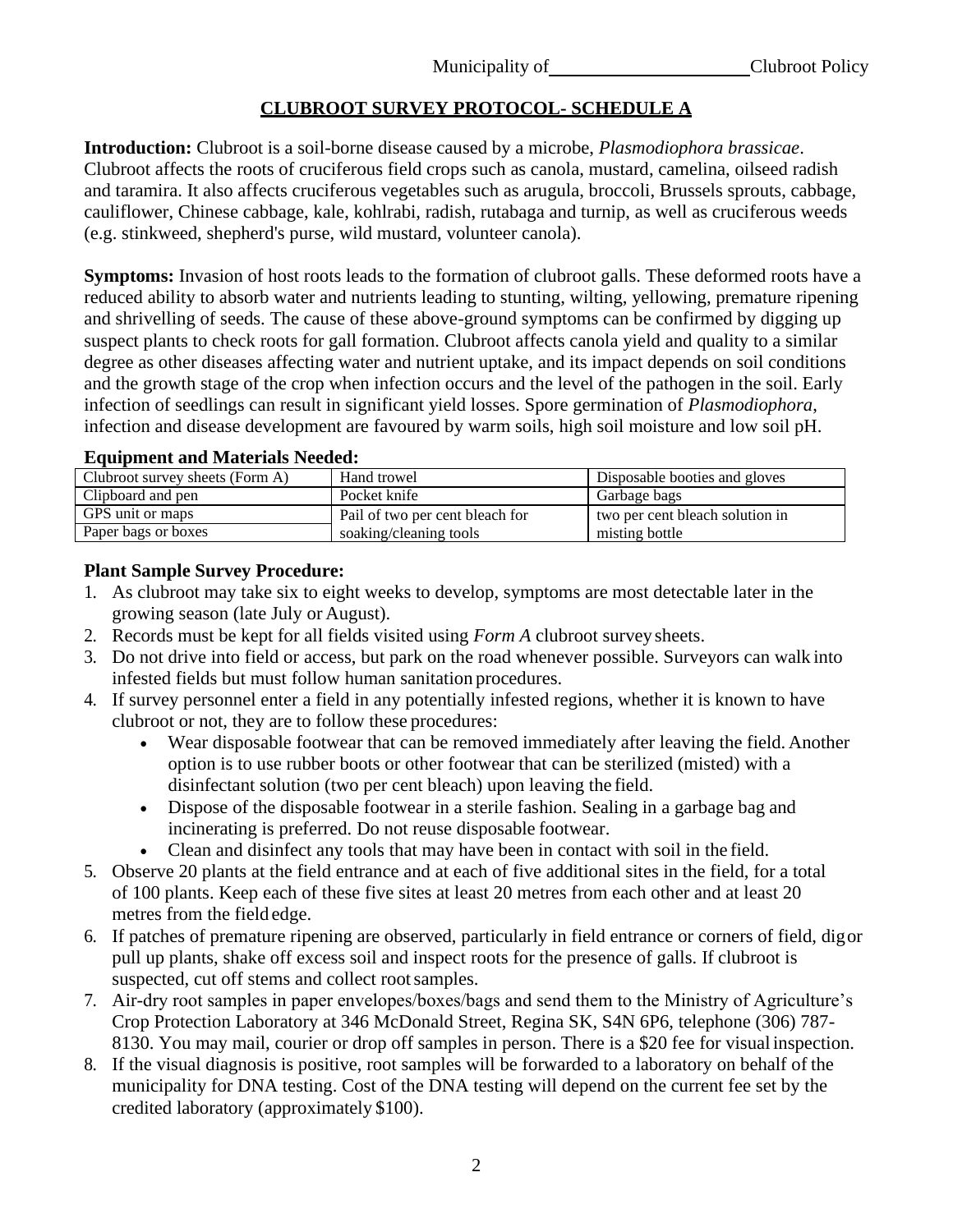# **Soil Sample Survey Procedure:**

- 1. Soil samples can be collected at any time but soil should be dried after collection.
- 2. Records must be kept for all fields visited using *Form A* clubroot survey sheets.
- 3. Do not drive into field or access, but park on the road whenever possible. Surveyors can walk into infested fields but must follow human sanitation procedures.
- 4. If survey personnel enter a field in any potentially infested regions, whether it is known to have clubroot or not, they are to follow these procedures:
	- Wear disposable footwear that can be removed immediately after leaving the field. Another option is to use rubber boots or other footwear that can be sterilized (misted) with a disinfectant solution (two per cent bleach) upon leaving the field.
	- Dispose of the disposable footwear in a sterile fashion. Sealing in a garbage bag and incinerating is preferred. Do not reuse disposable footwear.
	- Clean and disinfect any tools that may have been in contact with soil in the field.
- 5. Soil samples should be comprised of a mixture of small scoops (approximately one cup each) of soil taken at each of 5 sites visited in one field. Because clubroot is most likely to arrive on soil attached to vehicles and field equipment, IF the entrance to the field is evident, these 5 sites should be located in the vicinity of this approach. Clear away residue from the soil surface, and scoop approximately 1 cup of the top 5-10 cm of soil at each site (total 1 litre from all 5 sites combined). Keep each of these five sites at least 20 metres from each other and at least 20 metres from the fieldedge.
- 6. Air-dry soil samples in paper boxes and send them to a laboratory for DNA testing. Cost of theDNA testing will depend on the current fee set by the credited laboratory (approximately \$100).
	- For a list of laboratories providing clubroot testing, please visit: [www.clubroot.ca \(](http://www.clubroot.ca/)click on Identify Clubroot) or contact the Crop Protection Laboratory inRegina.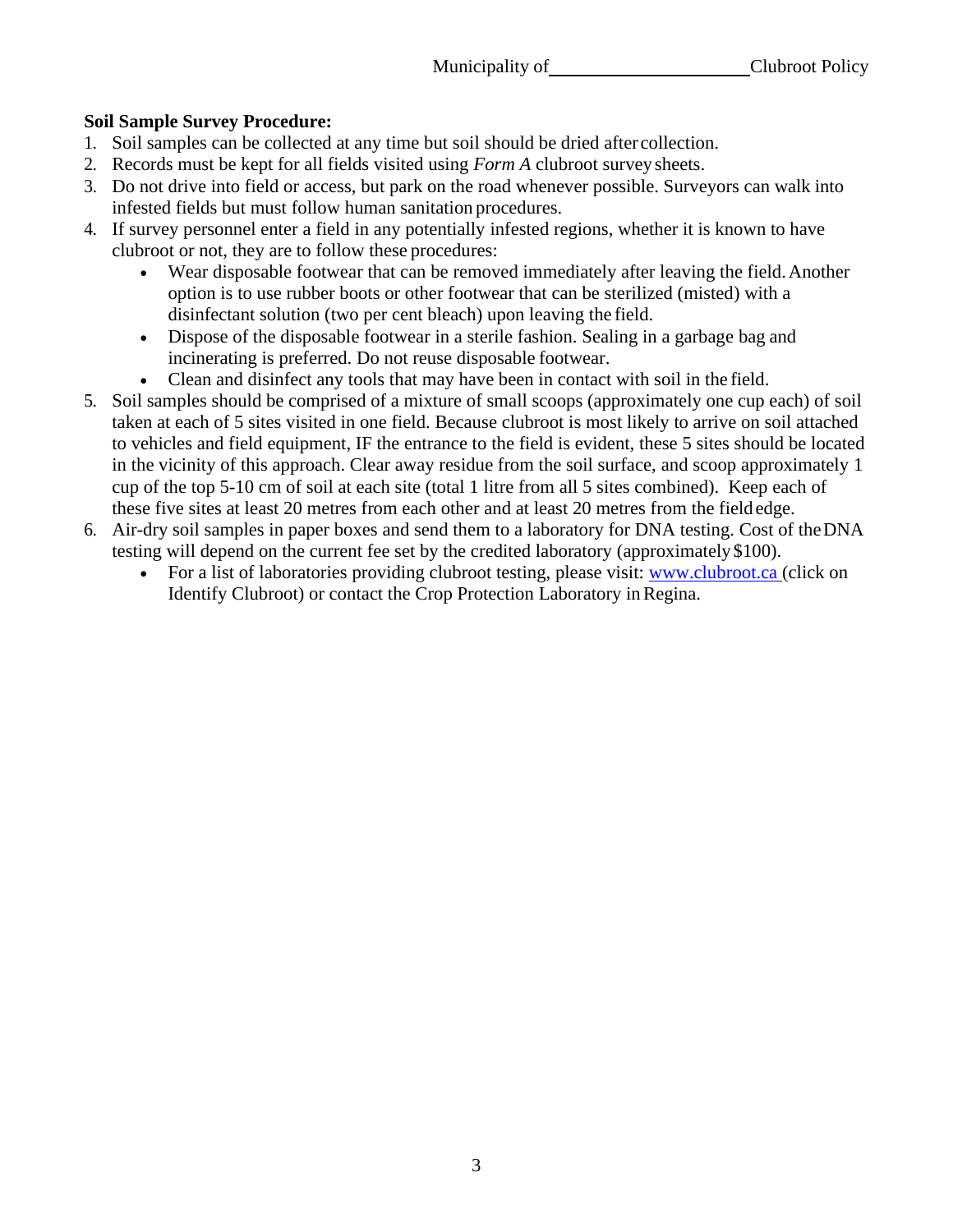|  |  | Municipality of_ |
|--|--|------------------|
|  |  |                  |

# **CLUBROOT MANAGEMENT AGREEMENT- FORM B**

|                                                                                                                                                                                                                         | Agreement No.                                  |      |
|-------------------------------------------------------------------------------------------------------------------------------------------------------------------------------------------------------------------------|------------------------------------------------|------|
|                                                                                                                                                                                                                         | Date of Agreement                              | , 20 |
|                                                                                                                                                                                                                         | Agreement between                              |      |
| Owner, Occupant or Operator                                                                                                                                                                                             | -and- Pest Control Officer                     |      |
| (Name)                                                                                                                                                                                                                  | (Name)                                         |      |
|                                                                                                                                                                                                                         |                                                |      |
|                                                                                                                                                                                                                         |                                                |      |
| $(\overline{\textit{Address}})$                                                                                                                                                                                         | (Address)                                      |      |
|                                                                                                                                                                                                                         | $\overline{\phantom{a}}$ No.<br>(Municipality) |      |
| I, the above-mentioned owner or occupant, having this day conferred with the above-mentioned<br>pest control officer, hereby acknowledge the presence of clubroot, on the land located at (if<br>different from above): |                                                |      |
|                                                                                                                                                                                                                         | R West of the Meridian                         |      |
| and/or GPS Coordinates $N_{\_\_}$                                                                                                                                                                                       | and W $\_\_$                                   |      |
| as shown on the diagram attached,                                                                                                                                                                                       |                                                |      |
| <b>OR</b><br>Number, Street:                                                                                                                                                                                            |                                                |      |
| AND hereby agree to do the following work (specify details of the Clubroot Management<br>Agreement including actions to be taken to control and prevent the spread of clubroot):                                        |                                                |      |
|                                                                                                                                                                                                                         |                                                |      |
|                                                                                                                                                                                                                         |                                                |      |
|                                                                                                                                                                                                                         |                                                |      |
|                                                                                                                                                                                                                         |                                                |      |
| (Signed)<br>(Owner and Occupant)                                                                                                                                                                                        |                                                |      |
| (Signed)<br>(Pest Control Officer)                                                                                                                                                                                      |                                                |      |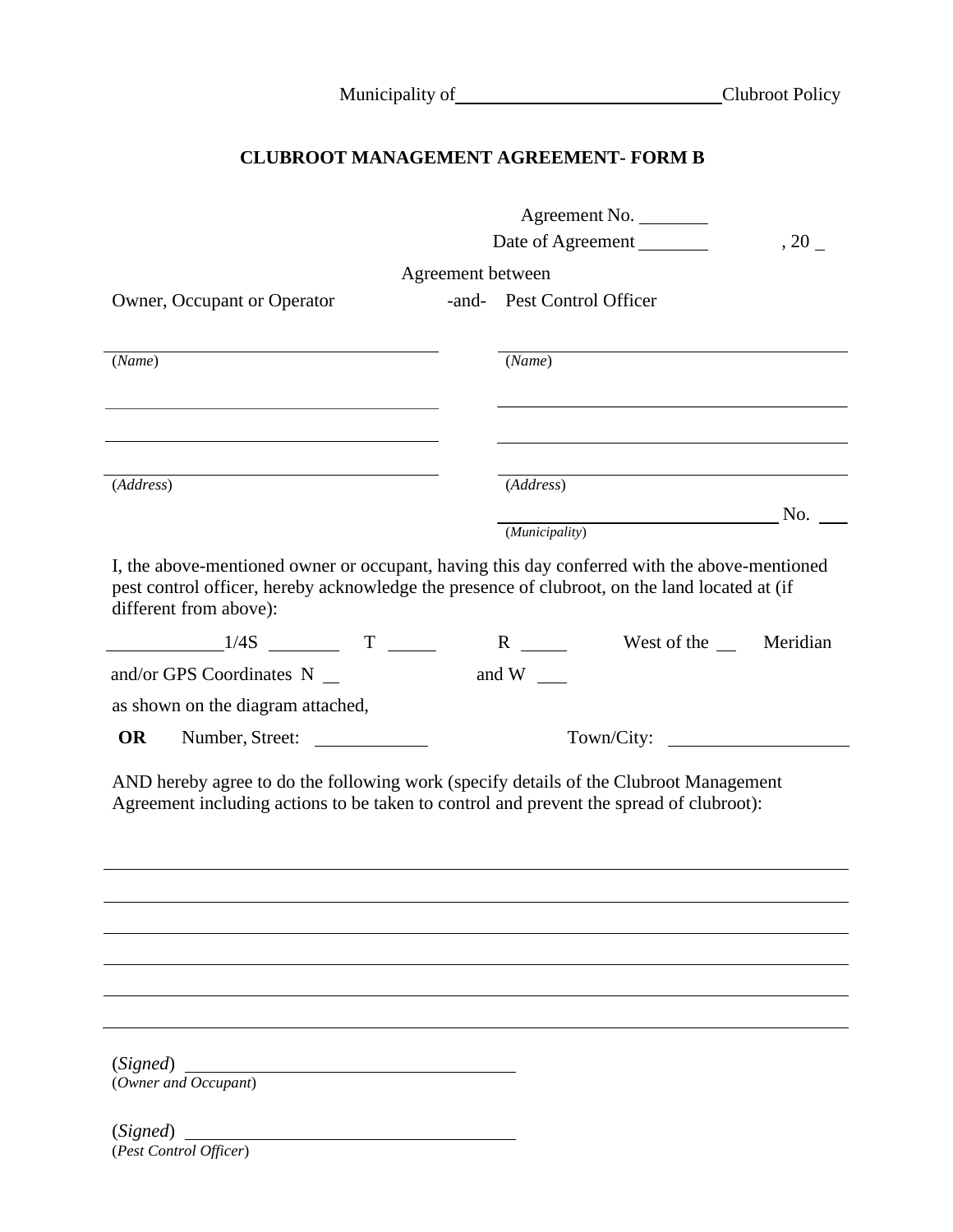#### DIAGRAM SHOWING LOCATION OF CLUBROOT (may be supplemented with map printed from GIS software)

| North-West 1/4         | North-East 1/4                             |
|------------------------|--------------------------------------------|
|                        |                                            |
|                        |                                            |
|                        |                                            |
|                        |                                            |
|                        |                                            |
|                        |                                            |
|                        |                                            |
|                        |                                            |
|                        |                                            |
|                        |                                            |
|                        |                                            |
|                        |                                            |
|                        |                                            |
|                        |                                            |
|                        |                                            |
|                        |                                            |
|                        |                                            |
|                        |                                            |
| South-West 1/4         | South-East 1/4                             |
| Section Township Range | West of _______ Meridian                   |
| GPS coordinates: N     | $\frac{1}{\sqrt{1-\frac{1}{2}}}\mathbf{W}$ |

(These locations are approximations only and do not necessarily indicate all clubroot present.)

*Note: This agreement to be made in triplicate. The original copy is for the owner/occupant, and copies 2 and 3 are to be submitted to the municipality.*

*Copy 1: Owner/Occupant Copy 2: Municipality Copy 3: Government of Saskatchewan*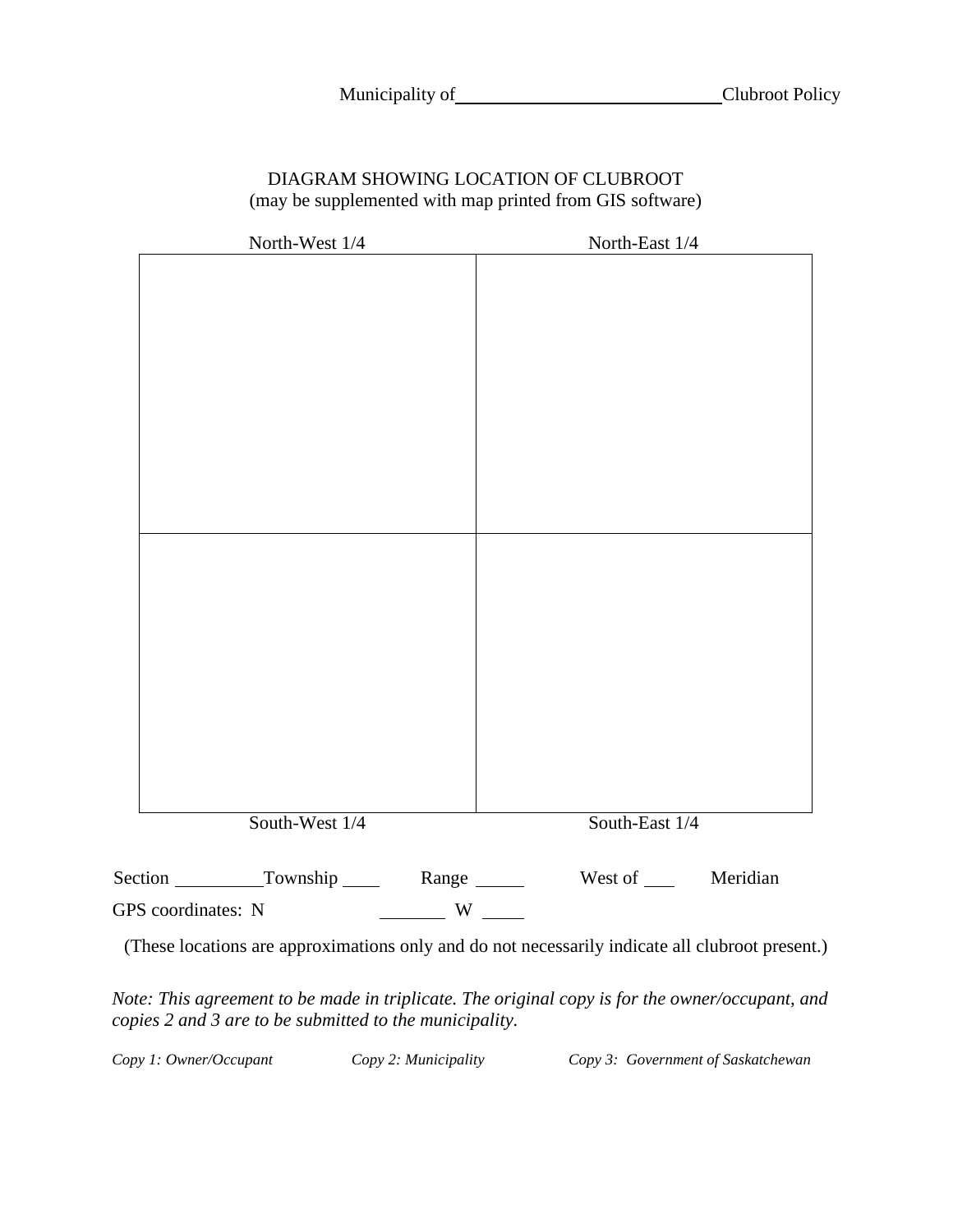# **CLUBROOT ORDER**

| Date of Issue<br>, 20<br><u> 1989 - Johann Barbara, martin amerikan ba</u>                                                                                                                      |
|-------------------------------------------------------------------------------------------------------------------------------------------------------------------------------------------------|
|                                                                                                                                                                                                 |
|                                                                                                                                                                                                 |
|                                                                                                                                                                                                 |
| It has come to my attention that clubroot, a declared pest under The Pest Control Act:                                                                                                          |
| $\Box$ has been confirmed on your land described as (if different from above):                                                                                                                  |
| $1/4S$ T R West of the<br>Meridian.                                                                                                                                                             |
|                                                                                                                                                                                                 |
| Town/City:                                                                                                                                                                                      |
| and W $\qquad$                                                                                                                                                                                  |
|                                                                                                                                                                                                 |
|                                                                                                                                                                                                 |
|                                                                                                                                                                                                 |
| (description of machine, including serial number and, if applicable, licence plate)                                                                                                             |
| In accordance with the Clubroot Bylaw for the municipality, you are hereby notified:                                                                                                            |
| (Detail instructions including methods to be used to control clubroot or sanitize machine and<br>setting out any prohibitions or other measures the Pest Control Officer considers necessary or |
|                                                                                                                                                                                                 |

Municipality of (Pest Control Officer) No. \_